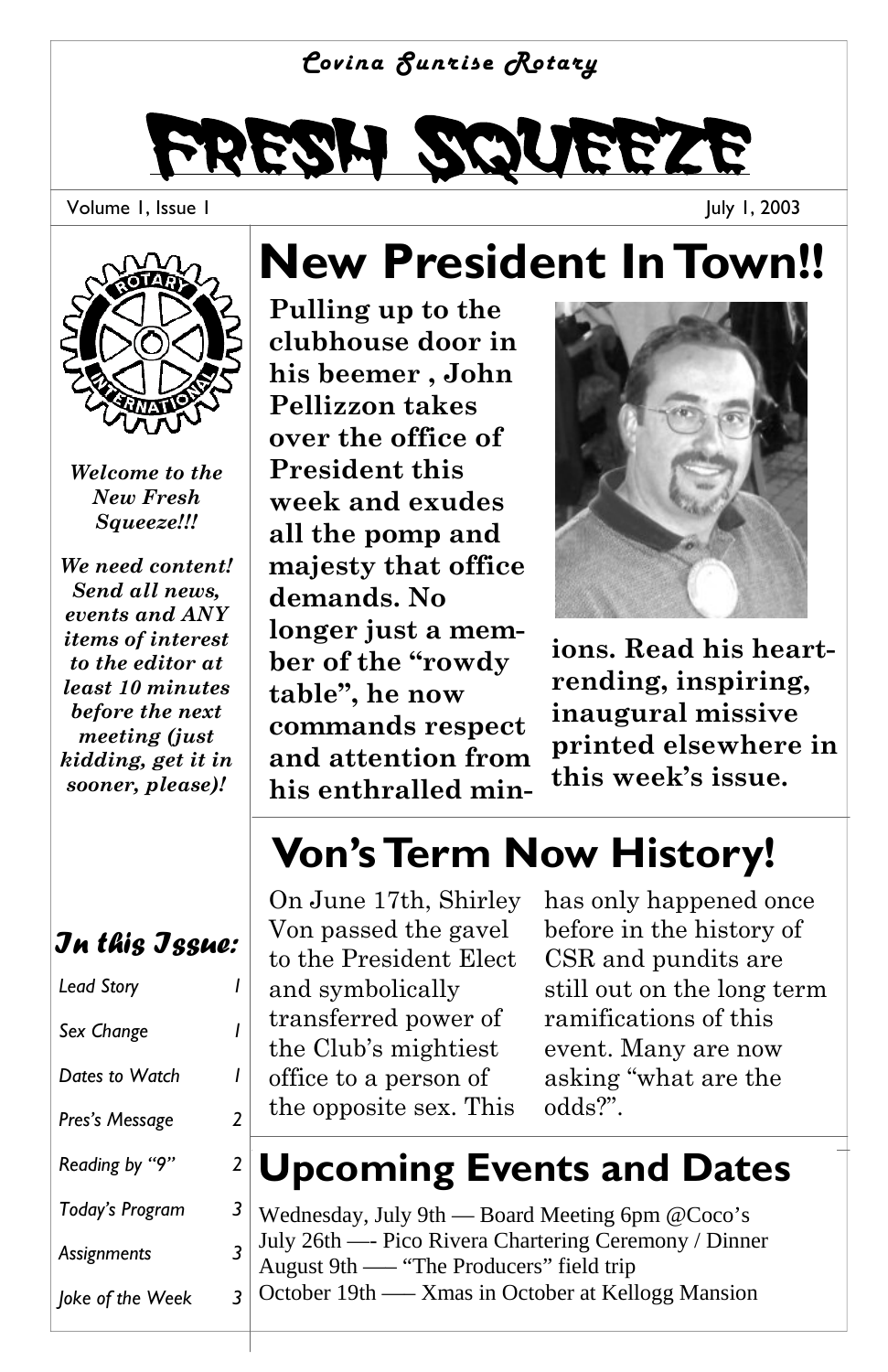# **The President's Message**

Welcome Rotarians to the new year. I want to start off by thanking Shirley Von on the outstanding job she did last year as President, she was so organized and under control. If you had any thoughts of a second year of that, boy are you

going to be sorry. Not to worry too much, I'll hold down the fort and try to be as politically correct as possible. I will continue the "first to be" trend that Shirley started. Shirley was the first female President of our club and I will be the first offspring of a Charter member of our club to be President. My dad, Norm, was a charter member on that fine day on April 21, 1982. He was a member until the drinking and rowdy meetings drove him to the

"old man's club". Wow, I blew the PC thing already, my apologies. If there is anything I can do to make this a great year, please let me know, john@acepelizon.com is my "always on" email and my cell



phone (626-523- 6290) is usually on. Those are the two best ways to contact me and please don't hesitate to contact me, it's no bother, that's why God invented caller ID and

voice mail on cell phones. Here's to a great year and the great work that our club does, our club is the best because of our members. Thanks for your trust in me to do the job.

— John N. Pellizzon

## **"Reading By 9" Program**

Many thanks to Mary Hubbert, John Pellizzon, Nancy Morales, and Owen King, for helping me sort books for the Reading by 9 Program. This was our final project of the

Rotary year. Also, thank you to Jon & Pam Pomeroy for allowing us



use of their work facility for

delivery and distribution of the books. A total of \$4,000 in books was donated to K-3 grades in the Azusa, Covina Valley, and Charter Oak School Districts, as well as to Sonrise Christian School. I thank all of you for supporting this valuable program.

— Shirley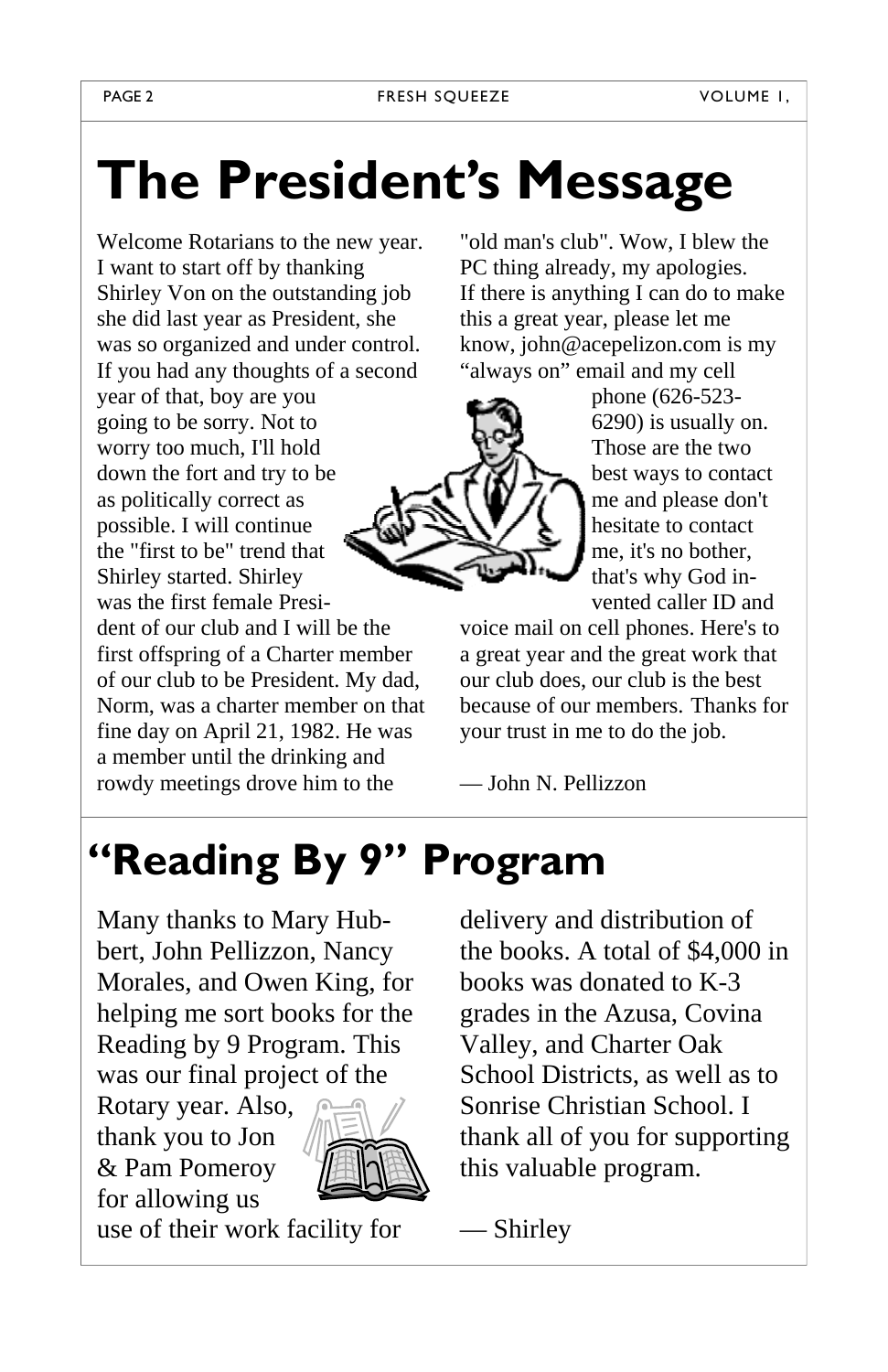# **Today's Program**

Today's special "kick-in" program features presentations from several of our key services. Speaking will be:

- Don Crouse, Paul Harris Foundation
- Tim Burlingame, Tex Everson Humanitarian Endmt.
- Mary Hubbert, Reading By 9
- Pam Pomeroy, V.I.P.
- Don Boline, Wheelchair Foundation

After a brief video shown in Don Boline's presentation, there will be a special encore presentation of the kick-out video, "Shirley At Bat" shown at the end of the meeting.

## **Meeting Assignments**

This week there will be a signup sheet passed around where you will have the opportunity to sign

up for Programs, Setup, or Raffle duties for one month of the coming year. If you don't sign up for anything, your name will be filled in on

#### **Joke of the Week**

A Teamster was driving his truck through Nevada and decided to end his day's work with a little recreation for the night. He knocked on the door of a roadside "establishment" and, being a good union man, asked if the house was a 100% union shop. The proprietress replied "no, but the house across the street is all union". So the trucker went across the street

one item by the evil assignment master. Also note that the last Tuesday of each month will be

reserved for craft talks. If you're a new member or haven't given one in a long time, expect to see your name on this list too.

and, upon asking the same question there, got assurances that they were a solid union shop. The trucker said "great, then I'll take that cutie over there in the corner". To which the proprietress replied "sorry, but you are going to have to take 'attractiveness challenged' Ethel over there, she has more seniority".